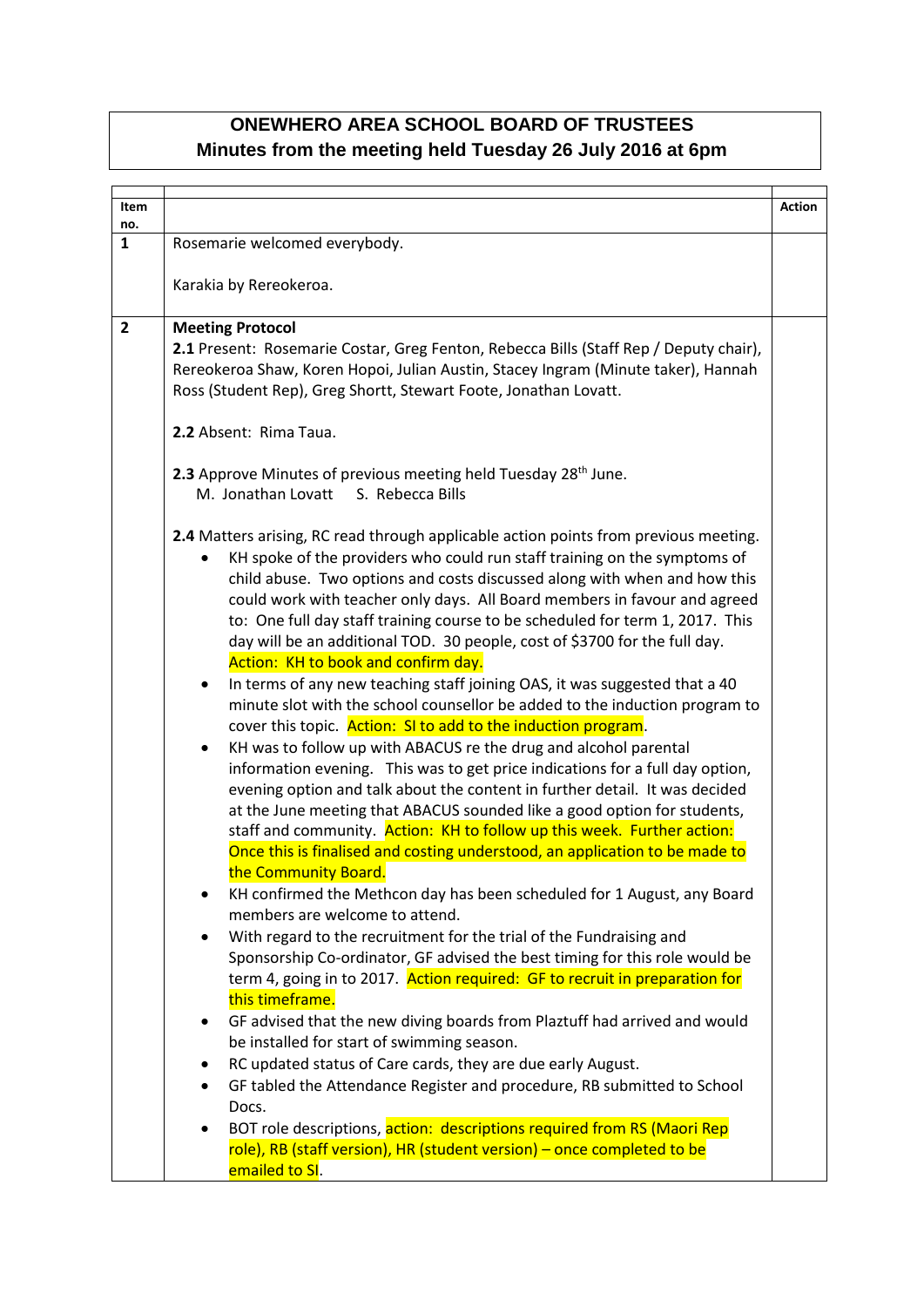| $\bullet$ | School House property maintenance - prior to SF becoming a board member             |
|-----------|-------------------------------------------------------------------------------------|
|           | he had appraised and prepared reports that were distributed to the Board            |
|           |                                                                                     |
|           | about each school house. A discussion around the content of the reports             |
|           | took place. Potential to look at reallocation of some of 2016 budget plus for       |
|           | none urgent, factor in when preparing the 2017 budget. Action required:             |
|           | The Property Committee to prioritise the order of maintenance (first point          |
|           | being the installation of the required long life smoke alarms), plus establish a    |
|           | cost for each point on the list. This is to be compiled and presented at the        |
|           | <b>August meeting.</b>                                                              |
|           | Action: HA to contact Counties Power regarding the tree interfering with the        |
|           | power lines on one of the Parson's Rd school house properties.                      |
|           |                                                                                     |
|           | Action: HA to provide quotes for the removal of the other trees identified          |
|           | on the school house properties that are contributing to the dampness.               |
| ٠         | The lock down procedure / policy prepared by KP was handed out to Board             |
|           | members – this forms part of the Emergency Planning document and needs              |
|           | to be finalised before ratification of this document can happen. A discussion       |
|           | took place as to the preferred option for the Lockdown policy wording took          |
|           | place along with a no power alerting system. Action: SI to update KP, KP to         |
|           | finalise document and provide to Board to be ratified. RB to then update            |
|           | <b>School Docs.</b>                                                                 |
| ٠         | GF advised he has the Hall upgrade due to be carried out in term 3 before           |
|           |                                                                                     |
|           | the 125 <sup>th</sup> Jubilee in hand. Action point: GF to submit a Community Board |
|           | proposal to assist with costs of upgrade.                                           |
| $\bullet$ | Lockable skip - action: HA to provide Board with a quote and details of a           |
|           | caged area to enclose our bins in. GF advised that HA currently off work            |
|           | with an injury (not work related) and that is why this has not been                 |
|           | completed.                                                                          |
| ٠         | Recycling bins - KH advised that their school house did not receive any             |
|           | recycling bins. Action: Request from council.                                       |
|           | Visit from the Specialist Schools Safety Officer to assess Hall Road. Action:       |
|           | OAS awaiting response from the visit $\overline{I}$ assessment.                     |
| $\bullet$ | Liaison between OECC and OAS with regard to sharing H&S reports, policies           |
|           | and emergency planning and procedures needs to take place once this policy          |
|           | is finalised. Action point: Once the Emergency Planning and procedures              |
|           | document is completed and ratified, GF to then make contact with OECC               |
|           |                                                                                     |
|           | around this.                                                                        |
|           | Sponsorship around team uniform / clothing. Action: KH to speak to Rachel           |
|           | P to source samples via School Tex for a potential hoodie suitable for adding       |
|           | sponsorship detail to.                                                              |
|           | Edtech - School Financial Accounting Software conversion to Xero. Xero              |
|           | reporting distributed to Board members along with advice that there is              |
|           | currently no interface with KAMAR. Action: JA / JL to liaise with SE around         |
|           | conversion.                                                                         |
| ٠         | School Buses - recording of students on buses per trip per day. Action: GF          |
|           | to provide costing of barcode guns for each bus, costs associated with tags /       |
|           |                                                                                     |
|           | IDs for Board approval. KH to work through with CO to confirm this                  |
|           | information can be read, feed into KAMAR and stored in there and provide            |
|           | feedback to the Board at the July meeting.                                          |
|           | GF gave an update on the OAS code of conduct for Sports that SG is                  |
|           | preparing. SG actioning, has a solid draft completed at this point.                 |
|           |                                                                                     |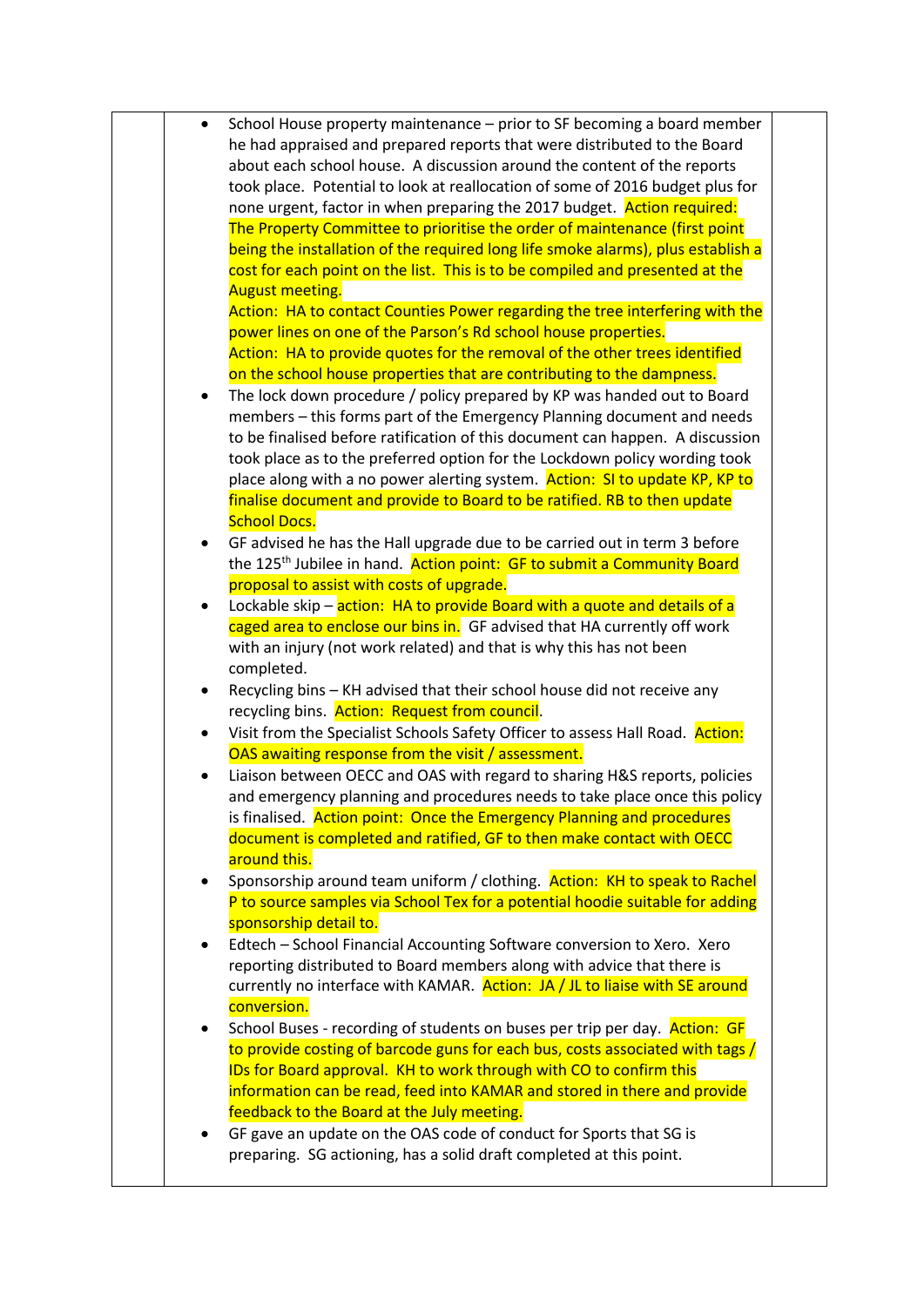|                         | 2.5 Declaration of interests - nil.                                                                                                                                                                                                                                                                                                                                                                                                                                                                                                                                                                                                                                                                                                                                                                                                                                                                                                                                                                                                                                                                                                                                                                                                                                                                                                                                   |  |
|-------------------------|-----------------------------------------------------------------------------------------------------------------------------------------------------------------------------------------------------------------------------------------------------------------------------------------------------------------------------------------------------------------------------------------------------------------------------------------------------------------------------------------------------------------------------------------------------------------------------------------------------------------------------------------------------------------------------------------------------------------------------------------------------------------------------------------------------------------------------------------------------------------------------------------------------------------------------------------------------------------------------------------------------------------------------------------------------------------------------------------------------------------------------------------------------------------------------------------------------------------------------------------------------------------------------------------------------------------------------------------------------------------------|--|
| $\overline{\mathbf{3}}$ | <b>Strategic decisions</b><br>3.1 Review of Policies - Action: Emergency Planning Policy to be ratified at August<br>meeting once Lock down policy ratified to complete it.<br>Term 3 policies are:<br>(a) Performance Management - to be reviewed at meeting on Tuesday 23rd of<br>August.<br>(b) Crisis Management – to be reviewed at meeting on Tuesday $20th$ September.<br>Action: All Board members to review each policy in advance of these meetings.                                                                                                                                                                                                                                                                                                                                                                                                                                                                                                                                                                                                                                                                                                                                                                                                                                                                                                        |  |
| 4                       | <b>Strategic discussions</b><br>Principal's report - tabled as read.<br>M. Greg Fenton<br>S. Julian Austin<br>GF talked about the curriculum review being undertaken for 2017 and the OAS<br>Cultural Diversity Statement. GF gave an update on the charter document, then<br>handed out page 4 of the charter and talked through this. This page is the platform<br>that the charter committee have prepared, the next step is the drop down actions<br>from this which the Board need to be involved in. This document needs to be<br>completed by October as it will have budget implications for 2017. It was decided<br>that an offsite full day meeting would be the best way to complete this document<br>with all the parties that are required. Meeting details: venue - Campbell Tyson<br>room, date – 16 Sep, 8am to 5pm, all BOT members and SLT to be present. Action:<br>SI to book room.<br>A discussion took place around the out of zone ballot.                                                                                                                                                                                                                                                                                                                                                                                                     |  |
| 5                       | <b>Monitoring</b><br>5.1 Finance report<br>M. Jonathan Lovatt<br>S. Julian Austin<br>JL talked through his report and the variances.<br>Action: SI to advise SE to capitalize the new fibre cable expense.<br>GF advised that KH would be preparing the 2017 budget with him overseeing this as<br>part of KH's professional development.<br>5.2 Staff report - tabled as read.<br>M. Rebecca Bills<br>S. Jonathan Lovatt<br>GF spoke about the incident involving 6 students which happened at the<br>Whangamata Sports Exchange. GF has called for a parent / student meeting with all<br>parties involved. Phone calls and follow up letters have been sent to all involved<br>regarding the meeting. A discussion took place around the trust lost as a result and<br>how they get this back. GF advised that he is reserving his decision on outcome until<br>this meeting takes place. Board members welcome to attend, Thursday 5:30pm.<br>5.3 Student Rep report - tabled as read<br>M. Hannah Ross<br>S. Greg Fenton<br>5.4 Maori Report - RS tabled the Matariki Celebration report provided by Te<br>Kotahitanga Marae Trust Secretary. A discussion then took place around the<br>Matariki evening and things that worked well, things that could be done differently<br>for the next one. It was suggested that the catering be provided by OAS students |  |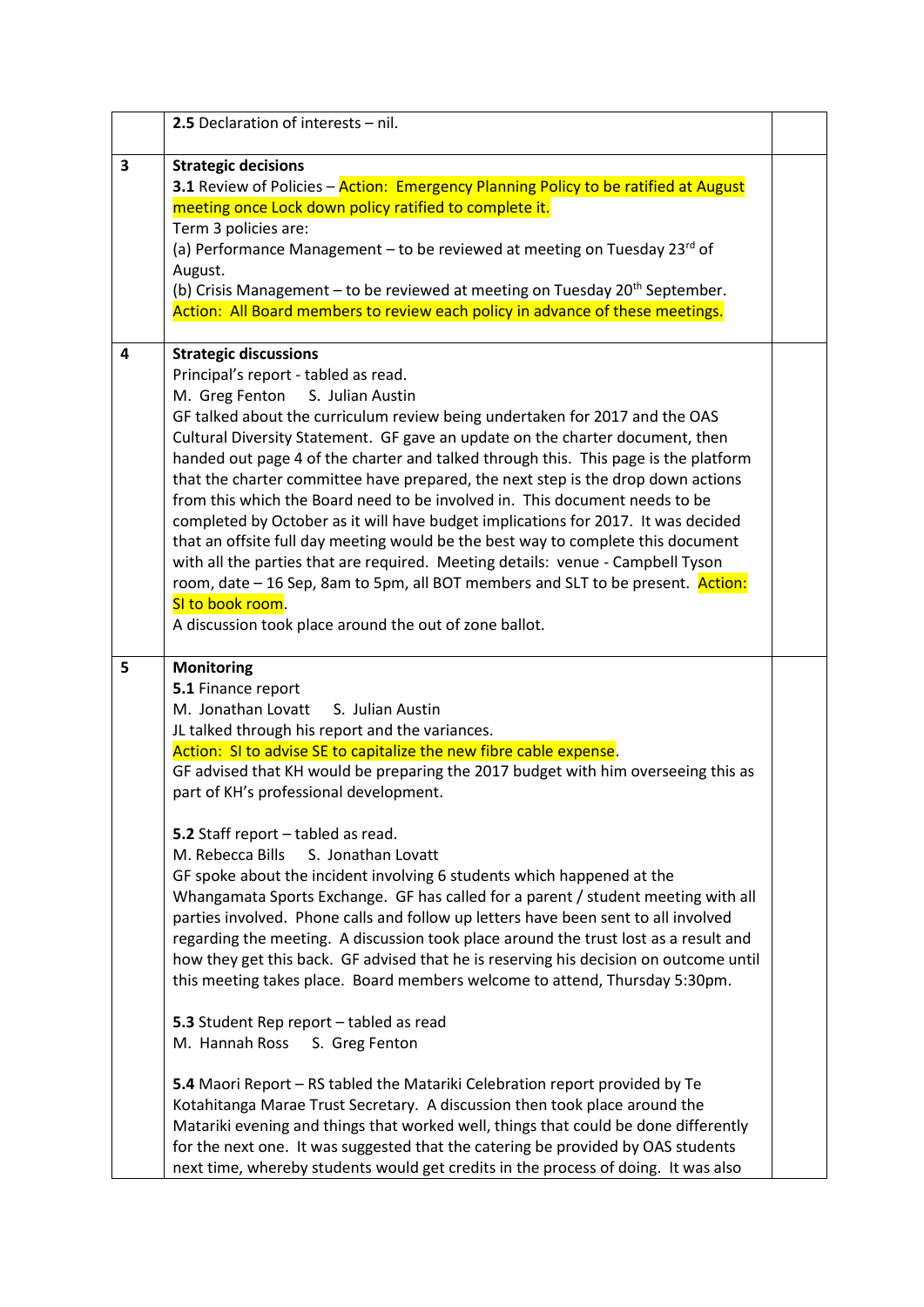|                | suggested that throughout the year teachers capture good comments / examples so<br>that when it comes to the selection process next year these can be taken into<br>account and measured against the criteria for the awards. There was a discussion<br>around if families were entering ethnicity on student enrolment forms.<br>M. Rereokeroa Shaw<br>S. Jonathan Lovatt<br>5.5 Health & Safety Report<br>M. Greg Shortt S. Jonathan Lovatt<br>There was a discussion around the mud pit accumulating down the back of the<br>school across to the automotive shed. Talked through options to resolve. This had<br>not been factored into the budget. It was agreed this be included in with the school<br>house property priority list being completed. Action: Property Committee to<br>include this on the priority list and attach a cost next to it. |  |
|----------------|-------------------------------------------------------------------------------------------------------------------------------------------------------------------------------------------------------------------------------------------------------------------------------------------------------------------------------------------------------------------------------------------------------------------------------------------------------------------------------------------------------------------------------------------------------------------------------------------------------------------------------------------------------------------------------------------------------------------------------------------------------------------------------------------------------------------------------------------------------------|--|
| 6              | <b>Inward Correspondence</b><br>6.1 2016-17 5YA Furniture and Equipment Grant (5YA F & E) and 10YPP Contribution<br>(email).                                                                                                                                                                                                                                                                                                                                                                                                                                                                                                                                                                                                                                                                                                                                |  |
|                | 6.2 NZ Education Gazette - 4 July 2016.                                                                                                                                                                                                                                                                                                                                                                                                                                                                                                                                                                                                                                                                                                                                                                                                                     |  |
|                | 6.3 NZSTA Governance Internal Evaluation Tool.                                                                                                                                                                                                                                                                                                                                                                                                                                                                                                                                                                                                                                                                                                                                                                                                              |  |
|                | 6.4 NZSTA - STA News May 2016.                                                                                                                                                                                                                                                                                                                                                                                                                                                                                                                                                                                                                                                                                                                                                                                                                              |  |
|                | 6.5 Resene – Save time and money with our free School Services brochure.                                                                                                                                                                                                                                                                                                                                                                                                                                                                                                                                                                                                                                                                                                                                                                                    |  |
|                | 6.6 OAS Financial Statements for year ended 31 December 2015 report received<br>from Deloitte for review, acceptance and signing. Tabled as read.<br>A 'Representation letter for the year ended 31 December 2015' and a 'Confirmation<br>of Subsequent Events' letter was prepared by SI and tabled as read to accompany<br>the return of this signed financial statement.<br>M. Jonathan Lovatt S. Rosemarie Costar                                                                                                                                                                                                                                                                                                                                                                                                                                       |  |
|                | These documents were all accepted and signed at this meeting. Action: SI to copy<br>all signed documents for OAS records, then post originals.                                                                                                                                                                                                                                                                                                                                                                                                                                                                                                                                                                                                                                                                                                              |  |
|                | 6.7 NZ Education Gazette - 25 July 2016.                                                                                                                                                                                                                                                                                                                                                                                                                                                                                                                                                                                                                                                                                                                                                                                                                    |  |
|                | 6.8 NZSTA Red Trusteeship (2016) booklets and Making a Difference handbooks.                                                                                                                                                                                                                                                                                                                                                                                                                                                                                                                                                                                                                                                                                                                                                                                |  |
|                | 6.9 NZSTA New Beginnings & Working Smarter (Issue 264 / June 2016)                                                                                                                                                                                                                                                                                                                                                                                                                                                                                                                                                                                                                                                                                                                                                                                          |  |
| 6A             | <b>Outwards Correspondence</b><br>Nil                                                                                                                                                                                                                                                                                                                                                                                                                                                                                                                                                                                                                                                                                                                                                                                                                       |  |
| $\overline{ }$ | <b>General Business</b>                                                                                                                                                                                                                                                                                                                                                                                                                                                                                                                                                                                                                                                                                                                                                                                                                                     |  |
|                | 7.1 GF presented the fee proposal to provide Project Management services for<br>10YPP received from Greenstone Group. A discussion took place around this and the<br>fee quoted, SF offered details of another provider. Action: GF to contact the                                                                                                                                                                                                                                                                                                                                                                                                                                                                                                                                                                                                          |  |
|                | alternative provider to get a cost comparison between the two. Due to the time                                                                                                                                                                                                                                                                                                                                                                                                                                                                                                                                                                                                                                                                                                                                                                              |  |